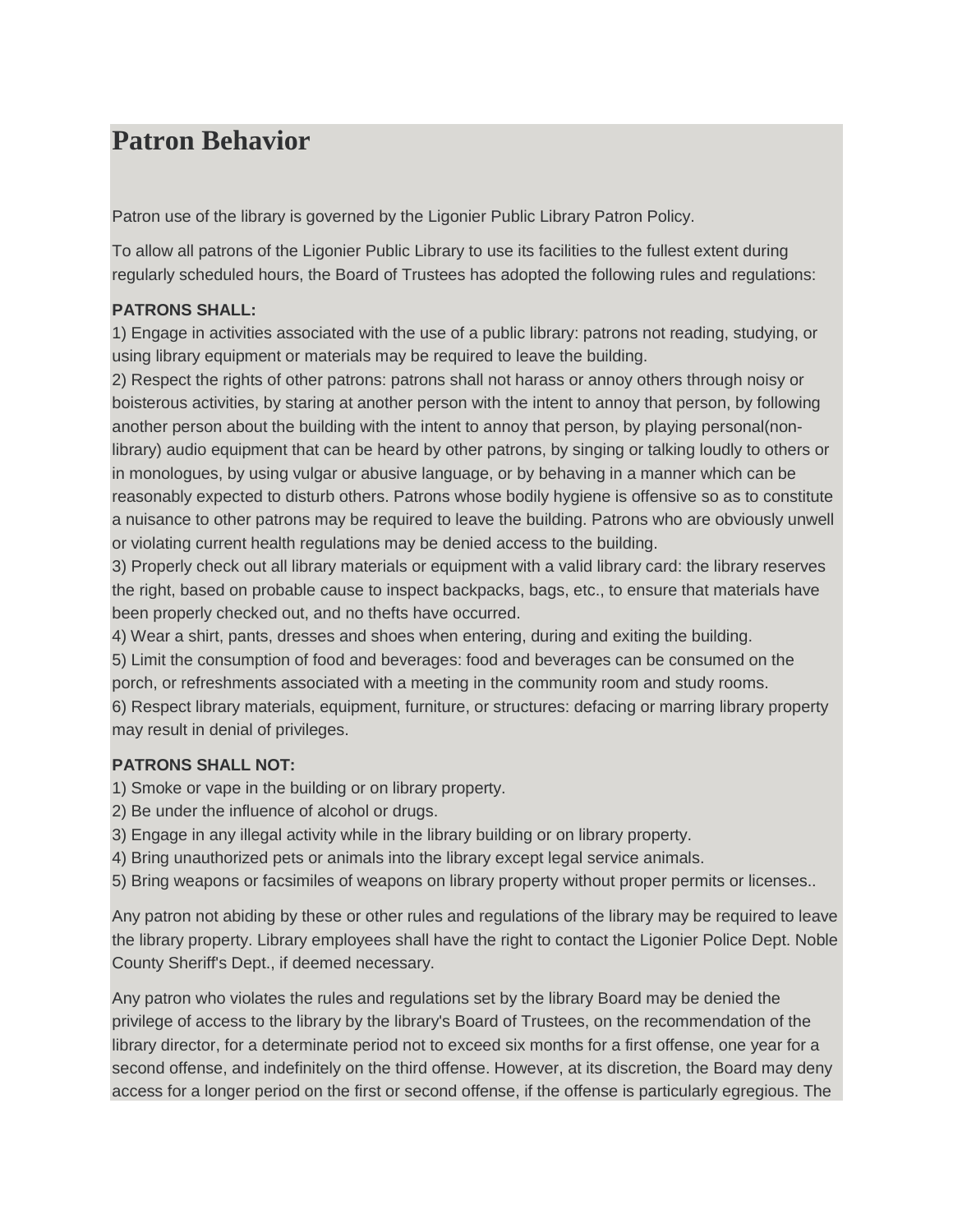library director, in consultation with the president of the Board of Trustees, may deny the privilege of access to the library forthwith until the full library Board can consider the matter. A patron whose privileges have been denied may have the decision reviewed by the Board of Trustees.

#### Porch

The porch is available for patrons to be able to sit, read and relax. Food and drink are allowed on the porch, weather permitting. Unattended children (less than ten years of age) are not allowed on the porch at any time. Doors to the porch are not exits and allow access to the porch only. Patrons must come back into the building. Access to the porch is controlled and doors will be unlocked when the weather allows.

#### Cell Phones

Cell phone usage inside the library is permissible if usage is not disruptive to other patrons

#### **Patron Policy for Youth**

The Ligonier Public Library welcomes children and out of concern for the safety and security of children using the library, the Ligonier Public Library has implemented the following rules.

1. Children less than 8 years of age must have a parent or adult caregiver in the immediate vicinity of and in visual contact with the child. Adults may not leave their young children unattended in the Children's Department while using other areas of the library.

2. Children 8 years of age and older may use the library unattended as long as they are engaged in activities associated with the use of the public library.

In all situations the adult caregivers who have transported minor children onto the library premises or who have otherwise directed or allowed minor children onto the library premises shall be solely responsible for the care and safety of such children at all times such children are on the library property.

The library is not responsible for the care and safety of minor children traveling to and from the library.

If a child under the age of 8 is found unattended and/or is causing disruption, library staff will attempt to identify the child and locate the parent or caregiver and inform them of the rules. If the adult caregiver cannot be found in the library or contacted, a staff member shall contact the Ligonier Police Department.

Any minor child, 8 years of age or older, causing disruption in the library may be asked to leave the library property. If a child is not able to leave the library without an adult, then they should not be in the library without a responsible party.

Any unattended children must be picked up from the Ligonier Public Library by the time the library closes. After 10 minutes, if library staff are unable to reach a responsible adult, the Ligonier Police Departmentl will be contacted, to report cases of abandoned children.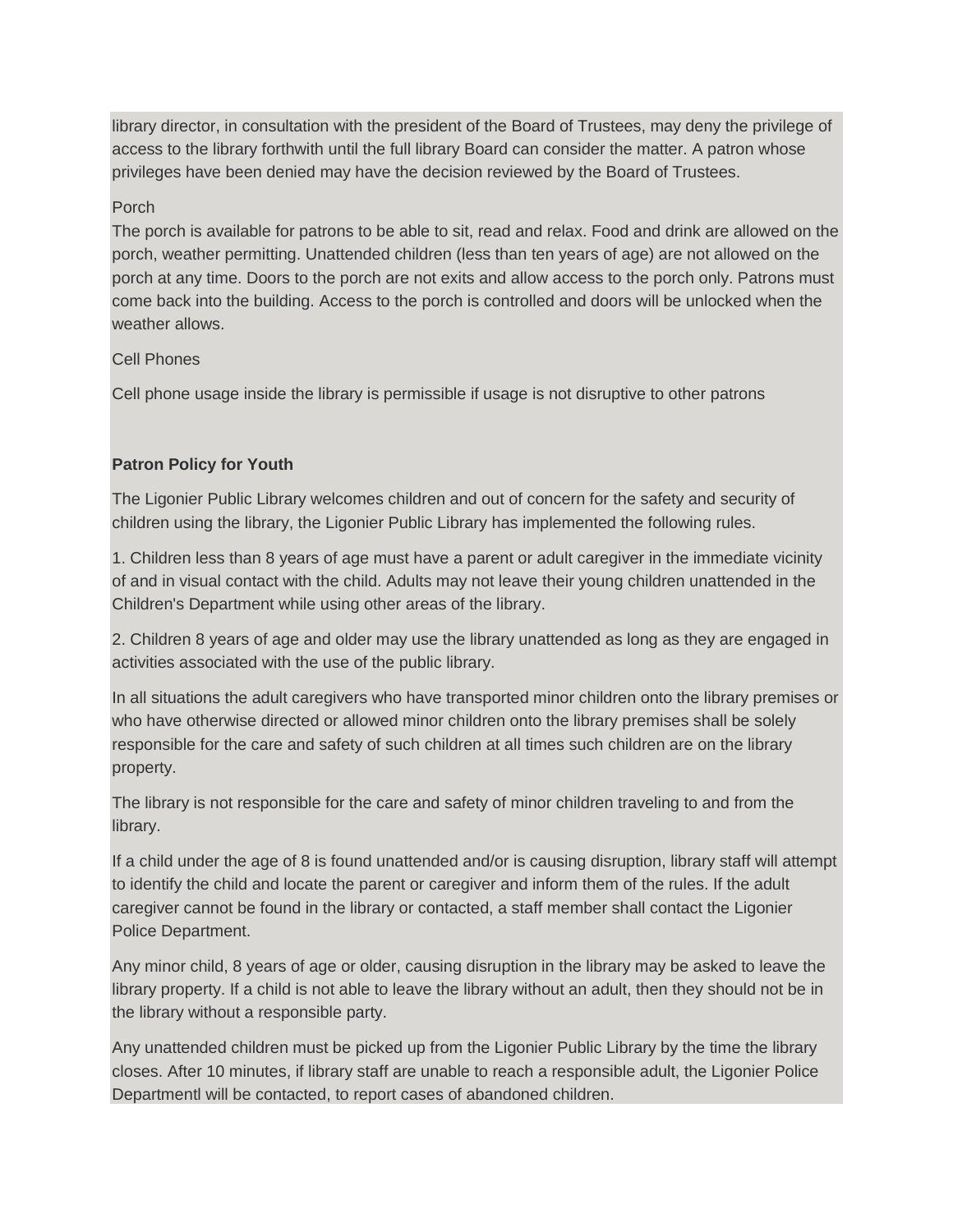The library does not take the place of the parent, act as caregiver, nor assume responsibility for unattended children.

*Approved July 9, 2019 Effective: August 1, 2019*

#### **GUIDELINES FOR PATRON PROBLEMS**

In general, patron problems will usually fall into two broad categories: non-threatening patron problems and threatening patron problems. Because each situation will be different, employees should use the following suggestions as guidelines only.

#### **Non-threatening Patron Problems**

Non-threatening patron problems may include the following:

- a) loitering
- b) obstruction of free passage
- c) loud talking/socializing
- d) verbal abuse/ swearing
- e) staring at or following another patron with intent to annoy

#### **Handling non-threatening situations**

Step 1) Warn the patron, with a request to behave in an appropriate manner.

Step 2) Ask a second time, with notice that they will be asked to leave if the inappropriate behavior continues.

Step 3) Ask the patron to leave.

Step 4) If the patron will not leave at this point, employees may contact the Ligonier Police Department or the Noble County Sheriff's Dept. for assistance. Employees must complete an incident report at this point. Any library employee has the authority to request a patron(s) to leave the building and property. The exclusion shall last no more than a day unless reviewed by the Director and determined by the Director to be longer.

When handling any non- threatening patron problems, employees should feel free to ask another employee for assistance when approaching the patron causing the problem.

Employees may go immediately to step 3 if the disturbance warrants that action. Only in an extreme case should employees go immediately to step 4.